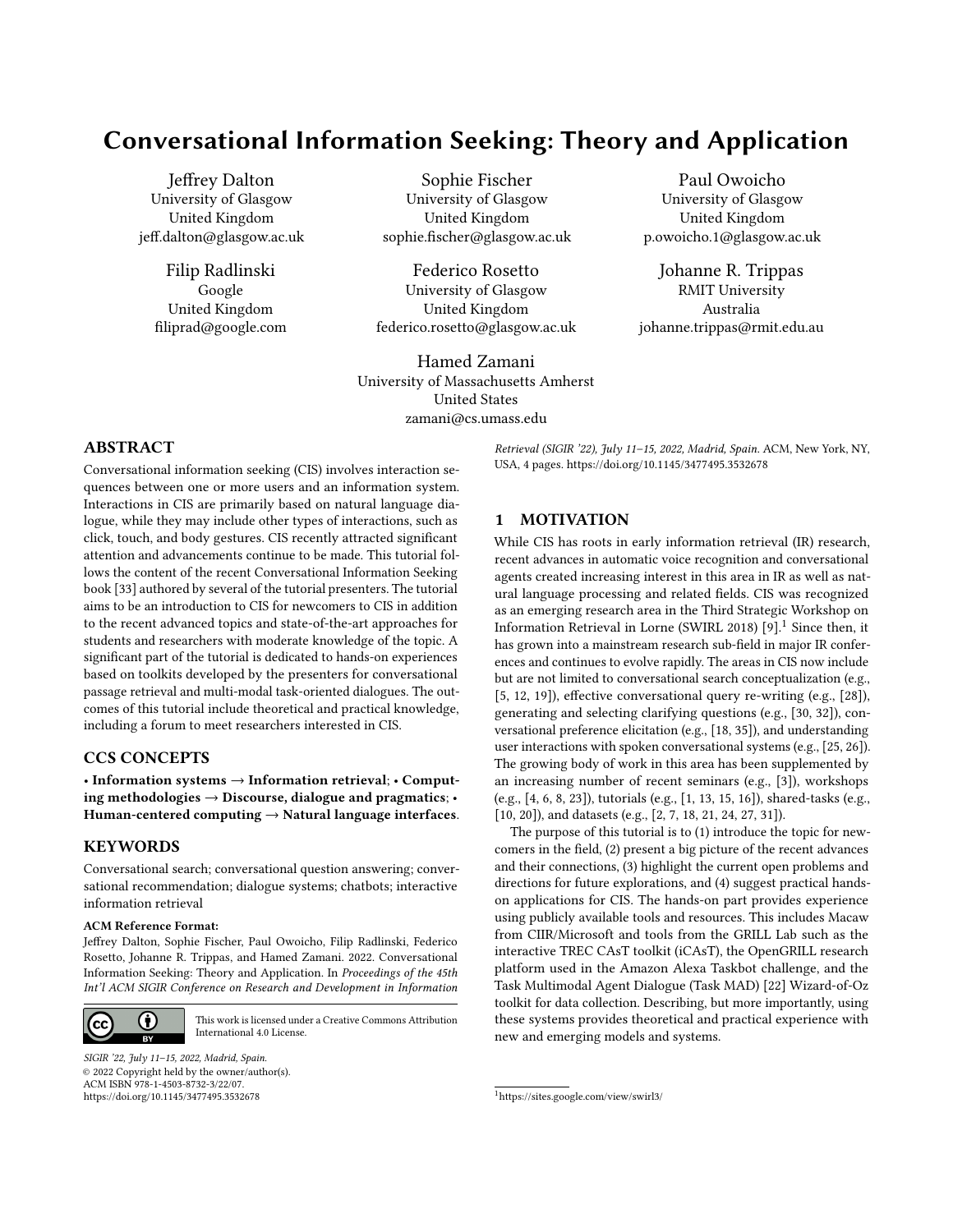## 2 OBJECTIVES

The tutorial aims to provide a broad overview of CIS, its basic concepts, and how these concepts interact. Our goal is to provide hands-on starting points for participants to experiment with CIS. The combined knowledge of the presenters and their enthusiasm for CIS will be a perfect starting point for newcomers, including updated techniques for intermediaries. Lastly, this tutorial acts as a forum for researchers interested in CIS.

## 3 RELEVANCE TO SIGIR

CIS is a core research program within IR. Papers related to conversational search, question answering, and recommender systems have been published in recent SIGIR conferences. In addition, the Conversational Assistance Track (CAsT) has been organized by TREC since 2019. All of these demonstrate that there is significant interest in this topic from the SIGIR community.

## RELATED TUTORIALS

A number of tutorials on the topic have been presented in recent years. They include:

- Recent Advances in Conversational Information Retrieval at SIGIR 2020 by Gao et al. [\[16\]](#page-2-12)
- Interactive Information Retrieval: Models, Algorithms, and Evaluation at SIGIR 2021 by Zhai [\[34\]](#page-3-14)
- Conversational Recommendation Systems at WSDM 2021 by Fu et al. [\[14\]](#page-2-17)
- Conversational Recommendation: Formulation, Methods, and Evaluation at RecSys 2021 by Lei et al. [\[17\]](#page-2-18)
- Conversational Information Seeking: Theory and Evaluation at CHIIR 2022 by Aliannejadi and Trippas [\[1\]](#page-2-9)

Unlike the previous tutorials, the tutorial consists of a hands-on component that results in higher engagement and interactivity. In addition, the topics presented in the tutorial are well aligned with the CIS manuscript [\[33\]](#page-3-0) which gives the audience extra reading material if they are interested in any part of the tutorial. Moreover, the progress in CIS has been rapidly evolving in the last few years, and the tutorial covers new developments in the field. Therefore, we believe that the tutorial has value even for those who attended the previous tutorials.

## 5 FORMAT AND DETAILED OUTLINE

Even though multiple tutorials appeared in previous IR-related venues, the tutorial is the first to include significant hands-on content with open-source tools on the topic. The tutorial targets the newcomers to the field in addition to researchers and students who have intermediate familiarity with CIS. Table [1](#page-2-19) provides a tentative schedule showing the eight major parts.

Part 1: Introduction, Applications, and Historical Context. We start with introductory material to introduce the sub-field of CIS to the students and researchers who are new to the field. Therefore, we spend the first 45 minutes of the tutorial defining CIS, introducing its applications, and connecting with early seminal work related to CIS (e.g.,  $I<sup>3</sup>R$  or THOMAS). This part of the tutorial is aligned with the first two chapters of the CIS manuscript [\[33\]](#page-3-0) in addition to its Appendix A.

### Part 2-3: Conversational Interfaces and Result Presentation, and Evaluating CIS Systems.

We continue by looking at CIS from the user perspective. We introduce different interfaces used in conversational systems (e.g., speech-only and multi-modal interfaces) and their unique properties. We also discuss result presentation using each of these interfaces and how users consume information. We further introduce approaches for evaluating CIS systems and explore how they are connected to user satisfaction. This part of the tutorial (a total of 75 minutes) is aligned with Chapters 3 and 7 in the CIS manuscript [\[33\]](#page-3-0).

Part 4–6: Understanding Conversational Interactions, Conversational Response Ranking and Generation, and Mixed-Initiative Interactions. We move towards methods for developing CIS systems and the core models in language understanding, ranking algorithms, ranking, and elements of initiative. We start with conversation understanding by introducing concepts related to topic shifting, coreference and ellipsis resolution. We then discuss various methods for ranking responses in conversational search, conversational question answering, and conversational recommendation systems. We also briefly discuss response generation, focusing on conversational question answering tasks. We then introduce types of mixed-initiative interactions, such as clarification and preference elicitation. We spend approximately 90 minutes on this part which is aligned with Chapters 4–6 from the CIS manuscript [\[33\]](#page-3-0).

Part 7: Hands-on with CIS Platforms. The next part of the tutorial is hands-on. We provide platforms for real-time experimentation during the tutorial, so the audience can become familiar with the development of CIS systems. In more detail, our hands-on part would be based on the following tools:

OpenGRILL this provides hands-on experience using a version of the GRILLBot system developed for the Alexa Taskbot Challenge.[2](#page-1-0) OpenGRILL supports hybrid CIS and task conversations incorporating conversational preference elicitation, conversational task search, and conversational question answering. It demonstrates how a CIS research prototype can be integrated with multiple live assistant frameworks, including Google's DialogFlow to support real-world interactive experiments. Participants would gain handson experience with the latest cloud tools including, Docker, Kubernetes, gRPC, and a distributed architecture designed for diverse and scalable CIS use cases and real-world experimentation.

Interactive CAsT (iCAsT) Tools provides an interactive and hands-on experience with newly developed interactive CAsT tools. This uses Colab and Jupyter Notebook to interact with cloud endpoints to support research on conversational search developed for TREC CAsT 2021 [\[11\]](#page-2-20). This lets participants build and use a prototype CAsT system in 30 minutes.

Task Multimodal Agent Dialogue (TaskMAD) [\[22\]](#page-3-13) is an open-source platform for performing rich multimodal Wizard-of-Oz CIS experiments. It has been used in the Alexa Prize Challenge and at multiple universities for research and teaching. It supports both conversational search as well as hybrid task-oriented use cases. This would be a short introduction of approximately 15 minutes.

<span id="page-1-0"></span><sup>2</sup><https://www.amazon.science/alexa-prize/taskbot-challenge>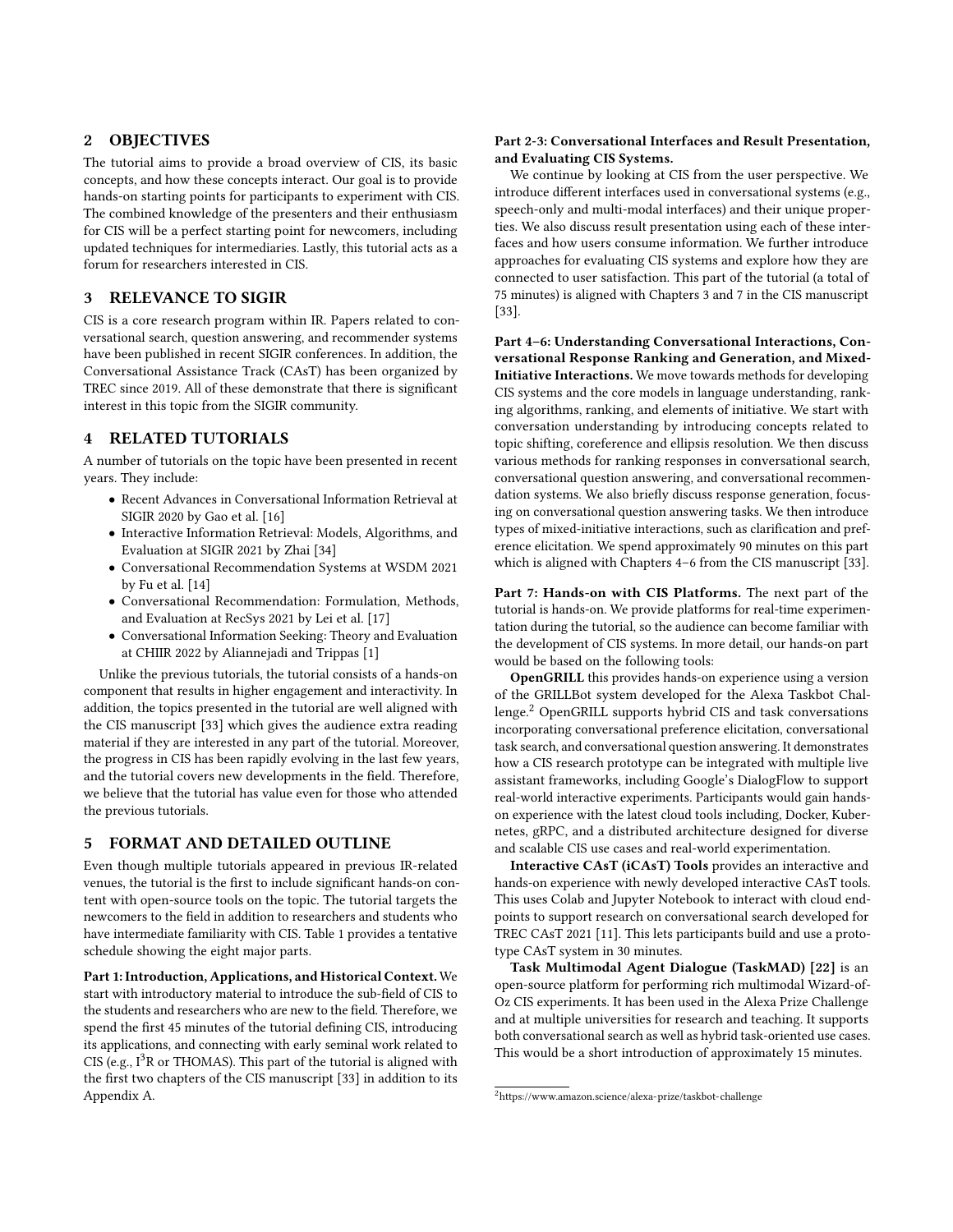<span id="page-2-19"></span>

|   | Time             | Topic                                              | Presenter                   | Associated Material and Chapters     |
|---|------------------|----------------------------------------------------|-----------------------------|--------------------------------------|
|   |                  |                                                    |                             |                                      |
|   | $45 \text{ min}$ | Introduction, Applications, and Historical Context | Zamani                      | CIS manuscript, Ch. 1-2 & Appendix A |
|   | $30 \text{ min}$ | Conversational Interfaces and Result Presentation  | Trippas                     | CIS manuscript, Ch. 3                |
| 3 | $45 \text{ min}$ | <b>Evaluating CIS Systems</b>                      | Radlinski                   | CIS manuscript, Ch. 7                |
| 4 | $30 \text{ min}$ | <b>Understanding Conversational Interactions</b>   | Dalton                      | CIS manuscript, Ch. 4                |
| 5 | $30 \text{ min}$ | Conversational Response Ranking and Generation     | Dalton                      | CIS manuscript, Ch. 5                |
| 6 | $30 \text{ min}$ | Mixed-Initiative Interactions                      | Zamani                      | CIS manuscript, Ch. 6                |
|   | 135 min          | Hands-on with iCAsT and OpenGRILL                  | Fischer, Owoicho & Rossetto | OpenGRILL, TaskMAD, and iCAsT        |
| 8 | $15 \text{ min}$ | Conclusion and Future Direction                    | Trippas                     | CIS manuscript, Ch. 8                |
|   | 6 hours          |                                                    |                             |                                      |

#### Table 1: Tentative schedule of the tutorial.

Macaw [\[29\]](#page-3-15) is an open-source platform for supporting conversational IR research. This Python-based platform extends multiple existing open-source search engines and question answering models. It provides user-friendly uni- and multi-modal interfaces. It is discussed in conjunction with the other tools.

Part 8: Conclusion and Future Direction. We conclude the tutorial by introducing open research problems and future directions in the area.

## 6 SUPPLEMENTAL MATERIAL

The tutorial website provides supplementary support materials including slides. This also includes specialized (simplified) software tools where appropriate.

#### ACKNOWLEDGMENTS

This work was supported in part by the Center for Intelligent Information Retrieval, in part by a 2021 Alexa Prize grant from Amazon, in part by a 2018 Google Faculty Research Award, and in part by an Engineering and Physical Sciences Research Council grant EP/V025708/1. Any opinions, findings and conclusions or recommendations expressed in this material are those of the authors and do not necessarily reflect those of the sponsors.

### REFERENCES

- <span id="page-2-9"></span>[1] Mohammad Aliannejadi and Johanne R. Trippas. 2022. Conversational Information Seeking: Theory and Evaluation: CHIIR 2022 Half Day Tutorial. In ACM SIGIR Conference on Human Information Interaction and Retrieval (Regensburg, Germany) (CHIIR '22). Association for Computing Machinery, New York, NY, USA, 365–366.<https://doi.org/10.1145/3498366.3505843>
- <span id="page-2-15"></span>[2] Mohammad Aliannejadi, Hamed Zamani, Fabio Crestani, and W. Bruce Croft. 2019. Asking Clarifying Questions in Open-Domain Information-Seeking Conversations. In Proceedings of the 42Nd International ACM SIGIR Conference on Research and Development in Information Retrieval (Paris, France) (SIGIR'19). ACM, New York, NY, USA, 475–484.<https://doi.org/10.1145/3331184.3331265>
- <span id="page-2-5"></span>[3] Avishek Anand, Lawrence Cavedon, Hideo Joho, Mark Sanderson, and Benno Stein. 2020. Conversational Search (Dagstuhl Seminar 19461). Schloss Dagstuhl-Leibniz-Zentrum für Informatik.
- <span id="page-2-6"></span>[4] Jaime Arguello, Filip Radlinski, Hideo Joho, Damiano Spina, and Julia Kiseleva. 2018. Second International Workshop on Conversational Approaches to Information Retrieval (CAIR'18): Workshop at SIGIR 2018. In The 41st International ACM SIGIR Conference on Research & Development in Information Retrieval (Ann Arbor, MI, USA) (SIGIR '18). ACM, New York, NY, USA, 1435–1437. <https://doi.org/10.1145/3209978.3210199>
- <span id="page-2-1"></span>[5] L. Azzopardi, M. Dubiel, M. Halvey, and J. Dalton. 2018. Conceptualizing agenthuman interactions during the conversational search process. In The Second International Workshop on Conversational Approaches to Information Retrieval (CAIR '18).
- <span id="page-2-7"></span>[6] Mikhail Burtsev, Aleksandr Chuklin, Julia Kiseleva, and Alexey Borisov. 2017. Search-Oriented Conversational AI (SCAI). In Proceedings of the ACM SIGIR International Conference on Theory of Information Retrieval (Amsterdam, The Netherlands) (ICTIR '17). ACM, New York, NY, USA, 333–334. [https://doi.org/10.](https://doi.org/10.1145/3121050.3121111) [1145/3121050.3121111](https://doi.org/10.1145/3121050.3121111)
- <span id="page-2-16"></span>[7] Eunsol Choi, He He, Mohit Iyyer, Mark Yatskar, Wen-tau Yih, Yejin Choi, Percy Liang, and Luke Zettlemoyer. 2018. QuAC: Question Answering in Context. In Proceedings of the 2018 Conference on Empirical Methods in Natural Language Processing. Association for Computational Linguistics, Brussels, Belgium, 2174– 2184.<https://doi.org/10.18653/v1/D18-1241>
- <span id="page-2-8"></span>[8] Aleksandr Chuklin, Jeff Dalton, Julia Kiseleva, Alexey Borisov, and Mikhail Burtsev (Eds.). 2018. Proceedings of the 2018 EMNLP Workshop SCAI: The 2nd International Workshop on Search-Oriented Conversational AI. Association for Computational Linguistics, Brussels, Belgium. [https://www.aclweb.org/anthology/W18-](https://www.aclweb.org/anthology/W18-5700) [5700](https://www.aclweb.org/anthology/W18-5700)
- <span id="page-2-0"></span>[9] J. Shane Culpepper, Fernando Diaz, and Mark D. Smucker. 2018. Research Frontiers in Information Retrieval: Report from the Third Strategic Workshop on Information Retrieval in Lorne (SWIRL 2018). SIGIR Forum 52, 1 (Aug. 2018), 34–90.<https://doi.org/10.1145/3274784.3274788>
- <span id="page-2-13"></span>[10] Jeffrey Dalton, Chenyan Xiong, and Jamie Callan. 2019. TREC CAsT 2019: The Conversational Assistance Track Overview. (2019).
- <span id="page-2-20"></span>[11] Jeffrey Dalton, Chenyan Xiong, and Jamie Callan. 2021. TREC CAsT 2021: The Conversational Assistance Track Overview. (2021).
- <span id="page-2-2"></span>[12] Yashar Deldjoo, Johanne R. Trippas, and Hamed Zamani. 2021. Towards Multi-Modal Conversational Information Seeking. In Proceedings of the 44th International ACM SIGIR Conference on Research and Development in Information Retrieval (Virtual Event, Canada) (SIGIR '21). ACM, New York, NY, USA.
- <span id="page-2-10"></span>[13] Zuohui Fu, Yikun Xian, Yongfeng Zhang, and Yi Zhang. 2020. Tutorial on Conversational Recommendation Systems. In Fourteenth ACM Conference on Recommender Systems. 751–753.
- <span id="page-2-17"></span>[14] Zuohui Fu, Yikun Xian, Yongfeng Zhang, and Yi Zhang. 2021. WSDM 2021 Tutorial on Conversational Recommendation Systems. In Proceedings of the 14th ACM International Conference on Web Search and Data Mining (Virtual Event, Israel) (WSDM '21). Association for Computing Machinery, New York, NY, USA, 1134–1136.<https://doi.org/10.1145/3437963.3441661>
- <span id="page-2-11"></span>[15] Jianfeng Gao, Michel Galley, and Lihong Li. 2018. Neural Approaches to Conversational AI. In The 41st International ACM SIGIR Conference on Research & Development in Information Retrieval (Ann Arbor, MI, USA) (SIGIR '18). ACM, New York, NY, USA, 1371–1374.<https://doi.org/10.1145/3209978.3210183>
- <span id="page-2-12"></span>[16] Jianfeng Gao, Chenyan Xiong, and Paul N. Bennett. 2020. Recent Advances in Conversational Information Retrieval. Proceedings of the 43rd International ACM SIGIR Conference on Research and Development in Information Retrieval (2020).
- <span id="page-2-18"></span>[17] Wenqiang Lei, Xiangnan He, Maarten de Rijke, and Tat-Seng Chua. 2020. Conversational Recommendation: Formulation, Methods, and Evaluation. Association for Computing Machinery, New York, NY, USA, 2425–2428. [https://doi.org/10.](https://doi.org/10.1145/3397271.3401419) [1145/3397271.3401419](https://doi.org/10.1145/3397271.3401419)
- <span id="page-2-4"></span>[18] Filip Radlinski, Krisztian Balog, Bill Byrne, and Karthik Krishnamoorthi. 2019. Coached Conversational Preference Elicitation: A Case Study in Understanding Movie Preferences. In Proceedings of the Annual SIGdial Meeting on Discourse and Dialogue.
- <span id="page-2-3"></span>[19] Filip Radlinski and Nick Craswell. 2017. A Theoretical Framework for Conversational Search. In Proceedings of the 2017 Conference on Conference Human Information Interaction and Retrieval (Oslo, Norway) (CHIIR '17). Association for Computing Machinery, New York, NY, USA, 117–126. [https://doi.org/10.1145/](https://doi.org/10.1145/3020165.3020183) [3020165.3020183](https://doi.org/10.1145/3020165.3020183)
- <span id="page-2-14"></span>[20] A. Ram, Rohit Prasad, C. Khatri, Anu Venkatesh, R. Gabriel, Q. Liu, J. Nunn, Behnam Hedayatnia, Ming Cheng, Ashish Nagar, E. King, Kate Bland, Amanda Wartick, Yi Pan, Han Song, Sk Jayadevan, Gene Hwang, and Art Pettigrue. 2018.